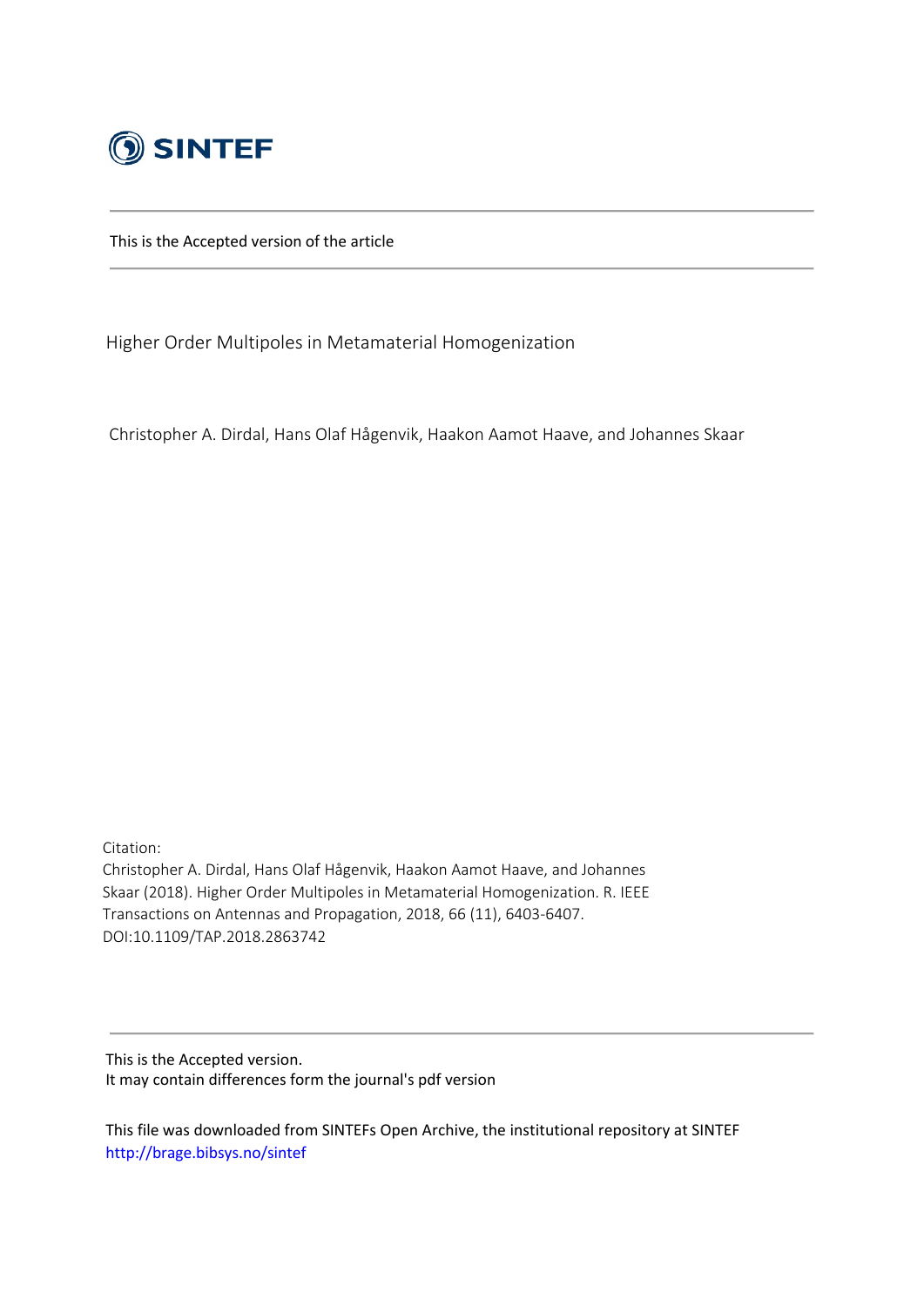# Higher order multipoles in metamaterial homogenization

Christopher A. Dirdal, Hans Olaf H˚agenvik, Haakon Aamot Haave, Johannes Skaar

Abstract—The higher order multipoles above the electric quadrupole are commonly neglected in metamaterial homogenization. We show that they nevertheless can be significant when second order spatial dispersive effects, such as the magnetic response, are considered. In this respect, they can be equally important as the magnetization and quadrupole terms, and should not automatically be neglected.

Keywords—Electromagnetic metamaterials, Composite materials, Permittivity, Permeability, Maxwell equations.

#### I. Introduction

The structural freedom in metamaterials have spurred renewed interest into homogenization theories. These are theories that allow for the formulation of effective macroscopic Maxwell's equations in structured media from the exact microscopic ones. The macroscopic equations have effective plane wave solutions in materials with complex structures, where dimensions are well below the wavelength. Despite the similarities between conventional and metamaterial homogenization, it has become evident that certain differences need to be taken into consideration [\[1\]](#page-5-0)– [\[9\]](#page-6-0); in particular, the importance of spatial dispersion. In this paper we would like to add another characteristic feature of metamaterial homogenization to the list: That higher order terms in the expansion of macroscopic polarization, above the electric quadrupole, may have physical significance with respect to the magnetic response of the system. Hence, some of the underlying assumptions regarding the non-importance of the electric quadrupole and higher order terms in both classical [\[10\]](#page-6-1)–[\[13\]](#page-6-2) and more recent [\[2\]](#page-5-1), [\[3\]](#page-5-2), [\[8\]](#page-6-3), [\[9\]](#page-6-0) treatments on homogenization, should in some cases be reconsidered when applied to metamaterials.

The scattering of a single cell excited by a plane wave has been discussed extensively in the literature. In the long-wavelength limit the electric dipole term dominates. The magnetic dipole and electric quadrupole terms may contribute for resonances where the electric dipole term vanishes by symmetry [\[4\]](#page-5-3). Even higher order multipoles

can be important in certain cases [\[14\]](#page-6-4). A periodic metamaterial, however, behaves quite different from a single cell, as the neighboring cells are in each other's near field. It is therefore of interest to investigate the importance of the different multipoles for periodic metamaterials. In Sec. [II](#page-1-0) we review the needed background on the homogenization procedure and multipoles, in addition to the constitutive relations in the Landau-Lifshitz formulation [\[11\]](#page-6-5), [\[15\]](#page-6-6). In Sec. [III](#page-3-0) we demonstrate that both magnetic dipole  $+$ electric quadrupole, and magnetic quadrupole + electric octupole, may be of the same order in ka and of the same order of magnitude. Here  $k$  is the wavenumber and  $a$  is the cell size. Analytical results and simulations are shown.

Harmonic fields with angular frequency  $\omega$  have been assumed, and the  $e^{-i\omega t}$  dependence is suppressed. For simplicity, we will throughout this article consider structures consisting of non-magnetic inclusions. The medium is assumed to be passive (or in thermal equilibrium in the absence of the field under study [\[11\]](#page-6-5)), i.e., we exclude gain media.

#### II. Homogenization and multipoles

<span id="page-1-0"></span>We consider a periodic metamaterial consisting of cubic unit cells of size  $a$ , and a single spatial Fourier component of the source,  $J_{ext} = \bar{J}e^{i\vec{k}\cdot\vec{r}}$  with constant amplitude  $J$ . The wavevector  $k$  is considered as a free parameter, independent of frequency [\[2\]](#page-5-1), [\[8\]](#page-6-3), [\[10\]](#page-6-1). The microscopic fields are Bloch waves of the form

$$
\mathbf{e}(\mathbf{r}) = \mathbf{u}_{\mathbf{e}}(\mathbf{r})e^{i\mathbf{k}\cdot\mathbf{r}}.
$$
 (1)

Here  $e(\mathbf{r})$  is the microscopic electric field, and  $\mathbf{u}_e(\mathbf{r})$  has the same periodicity as the metamaterial. The microscopic fields are homogenized according to

<span id="page-1-1"></span>
$$
\mathbf{E} \equiv \langle \mathbf{e} \rangle \equiv \frac{e^{i\mathbf{k} \cdot \mathbf{r}}}{V} \int_{V} \mathbf{e}(\mathbf{r}) e^{-i\mathbf{k} \cdot \mathbf{r}} dV, \tag{2}
$$

where the integral is taken over the volume of a unit cell V (see for example [\[2\]](#page-5-1), [\[3\]](#page-5-2), [\[8\]](#page-6-3), [\[9\]](#page-6-0)). Application of the averaging [\(2\)](#page-1-1) to the microscopic Maxwell equations gives macroscopic Maxwell's equations

<span id="page-1-2"></span>
$$
i\mathbf{k} \times \mathbf{E} = i\omega \mathbf{B},\tag{3a}
$$

$$
i\mathbf{k} \times \frac{\mathbf{B}}{\mu_0} = -i\omega\epsilon_0 \mathbf{E} - i\omega \langle \mathbf{p} \rangle + \mathbf{J}_{\text{ext}}, \tag{3b}
$$

having defined macroscopic, magnetic flux density B. Here  $-i\omega \mathbf{p}(\mathbf{r})$  is the induced, microscopic current density, which is taken to include both free and bound microscopic currents in the metallic or dielectric inclusions. The effective

C. A. Dirdal is with the Department of Electronic Systems, Norwegian University of Science and Technology, 7491 Trondheim, Norway, and also with SINTEF Digital, Microsystems and Nanotechnology, 0373 Oslo, Norway (e-mail: christopher.dirdal@gmail.com); H. O. Hågenvik and H. Aa. Haave are with the Department of Electronic Systems, Norwegian University of Science and Technology, 7491 Trondheim, Norway; J. Skaar is with the Department of Technology Systems, University of Oslo, 2027 Kjeller, Norway.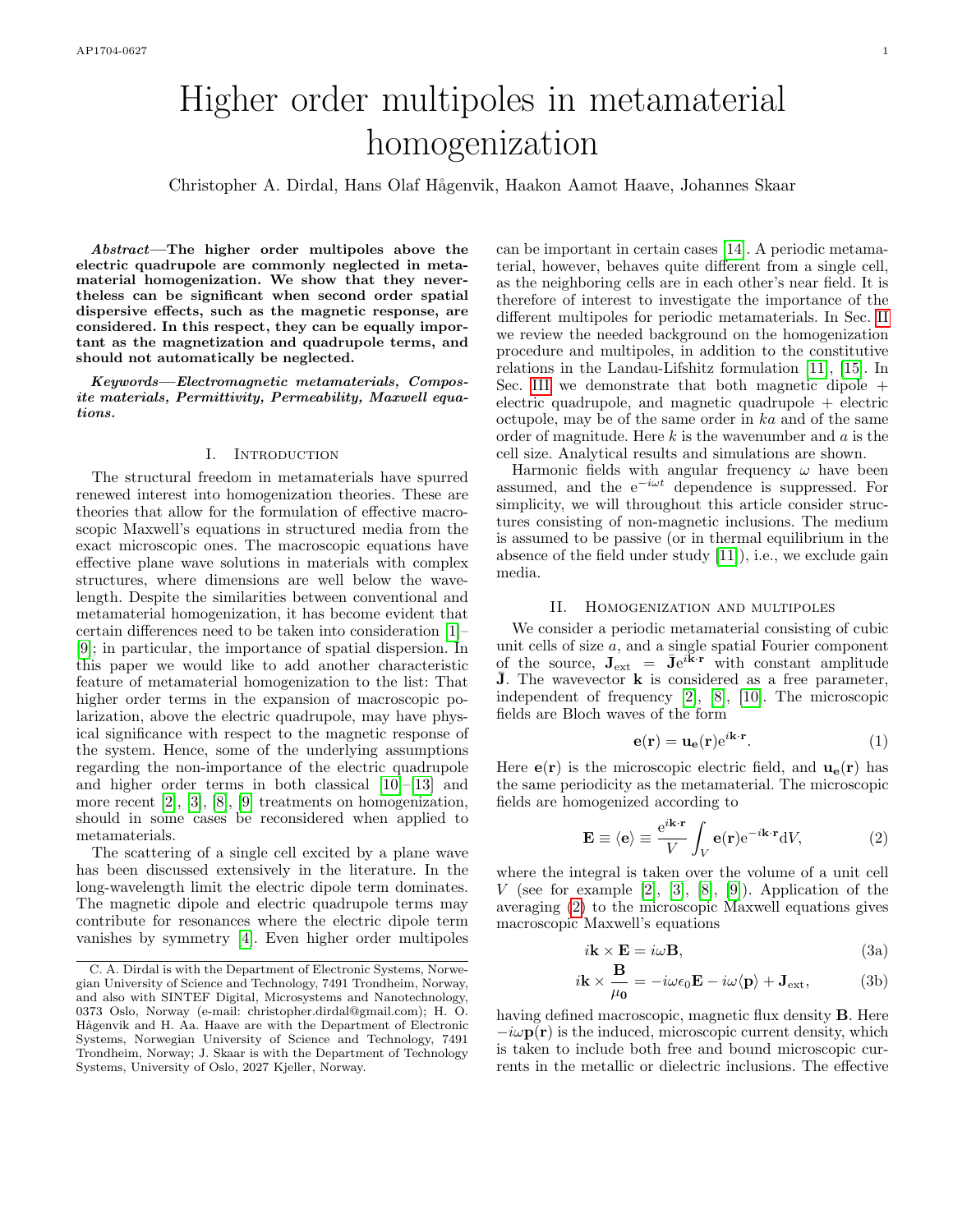electromagnetic response of the system is contained in the induced, macroscopic current  $-i\omega \langle \mathbf{p} \rangle$ , which we shall now expand into multipoles [\[8\]](#page-6-3), [\[16\]](#page-6-7). Consider the unit cell that contains the origin. For sufficiently small ka, with the expansion  $\exp(-i\mathbf{k}\cdot\mathbf{r}) \approx 1 - i\mathbf{k}\cdot\mathbf{r} - (\dot{\mathbf{k}}\cdot\mathbf{r})^2/2 + \mathcal{O}(k^3)$  we obtain to the second order in  $k$ :

$$
\langle \mathbf{p} \rangle = \frac{e^{i\mathbf{k} \cdot \mathbf{r}}}{V} \int_{V} \mathbf{p} e^{-i\mathbf{k} \cdot \mathbf{r}} dV \tag{4}
$$

$$
= \frac{e^{i\mathbf{k}\cdot\mathbf{r}}}{V} \cdot \left(\int_{V} \mathbf{p}dV - i\mathbf{k} \cdot \int_{V} \mathbf{r}\mathbf{p}dV - \frac{1}{2} \int_{V} (\mathbf{k}\cdot\mathbf{r})^{2} \mathbf{p}dV\right)
$$

$$
\equiv \mathbf{P} - \frac{\mathbf{k}\times\mathbf{M}}{\omega} - i\mathbf{k}\cdot\mathbf{Q} + \mathbf{R}.
$$
 (5)

<span id="page-2-2"></span>Here

$$
\mathbf{P} = \frac{e^{i\mathbf{k}\cdot\mathbf{r}}}{V} \int_{V} \mathbf{p} \mathrm{d}V,\tag{6a}
$$

$$
\mathbf{M} = -\frac{i\omega}{2} \frac{e^{i\mathbf{k} \cdot \mathbf{r}}}{V} \int_{V} \mathbf{r} \times \mathbf{p} dV,
$$
 (6b)

$$
\mathbf{Q} = \frac{1}{2} \frac{e^{i\mathbf{k} \cdot \mathbf{r}}}{V} \int_{V} (\mathbf{r} \mathbf{p} + \mathbf{p} \mathbf{r}) dV, \tag{6c}
$$

$$
\mathbf{R} = -\frac{1}{2} \frac{e^{i\mathbf{k} \cdot \mathbf{r}}}{V} \int_{V} (\mathbf{k} \cdot \mathbf{r})^2 \mathbf{p} dV,
$$
 (6d)

and we have decomposed the tensor rp into its antisymmetric and symmetric parts,

$$
\mathbf{k} \cdot \mathbf{rp} = \mathbf{k} \cdot (\mathbf{rp} - \mathbf{pr})/2 + \mathbf{k} \cdot (\mathbf{rp} + \mathbf{pr})/2
$$
  
=  $-\mathbf{k} \times \mathbf{r} \times \mathbf{p}/2 + \mathbf{k} \cdot (\mathbf{rp} + \mathbf{pr})/2.$  (7)

In addition to the polarization vector  $P$ , magnetization vector  $M$ , and quadrupole tensor  $Q$ , we have included an extra term  $\bf{R}$ , corresponding to magnetic quadrupole and electric octupole. Apparently, the magnetization and electric quadrupole terms in [\(5\)](#page-2-0) seem to be first order in  $ka$ , while the **R** term from [\(6d\)](#page-2-1) seems to be second order. However, **M** and **Q** are themselves dependent on  $\bf{k}$ , so the order and magnitude of the terms need to be examined more closely (Sec. [III\)](#page-3-0).

In a linear medium, we can express multipole densities [\(6\)](#page-2-2) with constitutive relations

<span id="page-2-3"></span>
$$
P_i = \epsilon_0 \chi_{ij} E_j + \xi_{ikj} k_k E_j + \eta_{iklj} k_k k_l E_j / (\mu_0 \omega^2), \quad \text{(8a)}
$$

$$
M_m = \omega \zeta_{mj} E_j + \nu_{mlj} k_l E_j / (\mu_0 \omega), \tag{8b}
$$

$$
Q_{ik} = i\sigma_{ikj}E_j + i\gamma_{iklj}k_lE_j/(\mu_0\omega^2),
$$
\n(8c)

$$
R_i = \psi_{iklj} k_k k_l E_j / (\mu_0 \omega^2), \qquad (8d)
$$

where summation over repeated indices is implied. In [\(8\)](#page-2-3) we have included the necessary orders of  $k$  such that  $\langle \mathbf{p} \rangle$  is second order in k upon their insertion in [\(5\)](#page-2-0). For later convenience we have included certain k-independent quantities (such as  $\mu_0 \omega^2$ ) in the tensor elements. Magnetoelectric coupling is taken into account in terms of the tensor elements  $\xi_{ikj}$  and  $\zeta_{mj}$ .

In the so-called Landau-Lifshitz formulation [\[11\]](#page-6-5), the response of a linear medium is described by a single, nonlocal, relative permittivity tensor  $\epsilon(\omega, \mathbf{k})$ , such that

<span id="page-2-4"></span>
$$
\epsilon_0 \epsilon(\omega, \mathbf{k}) \mathbf{E} = \epsilon_0 \mathbf{E} + \langle \mathbf{p} \rangle.
$$
 (9)

Here, all terms of  $\langle \mathbf{p} \rangle$ , including those resulting from **M**,

we obtain  
\n
$$
\epsilon_{ij}(\omega, \mathbf{k}) - \delta_{ij} = \chi_{ij} + (\xi_{ikj} + \sigma_{ikj} - \epsilon_{ikm}\zeta_{mj}) k_k / \epsilon_0
$$
\n
$$
+ (\psi_{iklj} + \gamma_{iklj} + \eta_{iklj} - \epsilon_{ikm}\nu_{mlj}) k_k k_l c^2 / \omega^2, \qquad (10)
$$

**Q** and **R**, are absorbed into  $\epsilon(\omega, \mathbf{k})$ . From [\(5\)](#page-2-0), [\(8\)](#page-2-3) and [\(9\)](#page-2-4)

where  $\epsilon_{ikm}$  is the Levi-Civita symbol.

<span id="page-2-0"></span>While it may be convenient to have only a single constitutive tensor  $\epsilon(\omega, \mathbf{k})$ , it is often desirable to express the magnetic response more explicitly by introducing a permeability tensor, related to the second order term in  $(10)$  [\[2\]](#page-5-1), [\[11\]](#page-6-5). Observe that the macroscopic quantities **B** and E are left invariant upon the transformation

<span id="page-2-5"></span>
$$
-i\omega \langle \mathbf{p} \rangle \to -i\omega \hat{\mathbf{P}} + i\mathbf{k} \times \hat{\mathbf{M}}, \tag{11}
$$

<span id="page-2-9"></span>where the new polarization  $P$  and magnetization  $M$  are arbitrarily chosen. We can express the left hand side in terms of the non-local tensor  $\epsilon(\omega, \mathbf{k})$  by [\(9\)](#page-2-4), and the right hand side in terms of two new tensors  $\epsilon$  and  $1 - \mu^{-1}$ , in order to obtain

<span id="page-2-8"></span><span id="page-2-6"></span>
$$
\epsilon(\omega, \mathbf{k}) = \epsilon - \frac{c^2}{\omega^2} \mathbf{k} \times [1 - \boldsymbol{\mu}^{-1}] \times \mathbf{k}.
$$
 (12)

<span id="page-2-1"></span>Here, we have used  $\hat{\mathbf{M}} = \mu_0^{-1}(1 - \boldsymbol{\mu}^{-1})\mathbf{B}$  and [\(3a\)](#page-1-2). If we choose the coordinate system such that  $\mathbf{k} = k\hat{\mathbf{x}}$ , then [\(12\)](#page-2-6) may be expressed

<span id="page-2-7"></span>
$$
\epsilon(\omega, \mathbf{k}) = \epsilon + \frac{k^2 c^2}{\omega^2} \begin{bmatrix} 0 & 0 & 0 \\ 0 & (1 - \mu^{-1})_{33} & -(1 - \mu^{-1})_{32} \\ 0 & -(1 - \mu^{-1})_{23} & (1 - \mu^{-1})_{22} \end{bmatrix}.
$$
\n(13)

We now assume that the medium has a center of symmetry, such that  $\epsilon(\omega, -k) = \epsilon(\omega, k)$  [\[10\]](#page-6-1), [\[11\]](#page-6-5). Thus the odd-order term in [\(10\)](#page-2-5) vanishes. Comparing [\(13\)](#page-2-7) with [\(10\)](#page-2-5) leads to

1 − µ <sup>−</sup><sup>1</sup> = (14) " · · · · (ψ + γ + η)<sup>3113</sup> − ν<sup>213</sup> −(ψ + γ + η)<sup>3112</sup> + ν<sup>212</sup> · −(<sup>ψ</sup> <sup>+</sup> <sup>γ</sup> <sup>+</sup> <sup>η</sup>)<sup>2113</sup> <sup>−</sup> <sup>ν</sup><sup>313</sup> (<sup>ψ</sup> <sup>+</sup> <sup>γ</sup> <sup>+</sup> <sup>η</sup>)<sup>2112</sup> <sup>+</sup> <sup>ν</sup><sup>312</sup> # ,

<span id="page-2-10"></span>if we choose to put  $\epsilon_{22} = 1 + \chi_{22}, \epsilon_{33} = 1 + \chi_{33}, \epsilon_{23} = \chi_{23}$ , and  $\epsilon_{32} = \chi_{32}$ . The missing entries in [\(14\)](#page-2-8) are a result of the fact that **B** is transverse,  $\mathbf{k} \cdot \mathbf{B} = 0$ , and that only the transversal part of Mˆ contributes to the induced current. Even if there is no center of symmetry, such that the first order term in [\(10\)](#page-2-5) is present, we obtain [\(14\)](#page-2-8) if the first order term is absorbed into  $\epsilon$ .

In principle the magnetization  $\hat{M}$  and associated permeability can be defined in an infinite number of ways, by including any given part of the transversal, induced current. Note, however, that any longitudinal part of the induced current cannot be attributed to the magnetization. In other words, in [\(12\)](#page-2-6), a  $\mathcal{O}(k^2)$  term must sometimes remain in  $\epsilon$ .

The choice in [\(14\)](#page-2-8) is somewhat natural, as the magnetization term includes the entire transversal,  $\mathcal{O}(k^2)$  part of the induced current, except a part possibly induced by the longitudinal component of the electric field. Eq. [\(14\)](#page-2-8) is a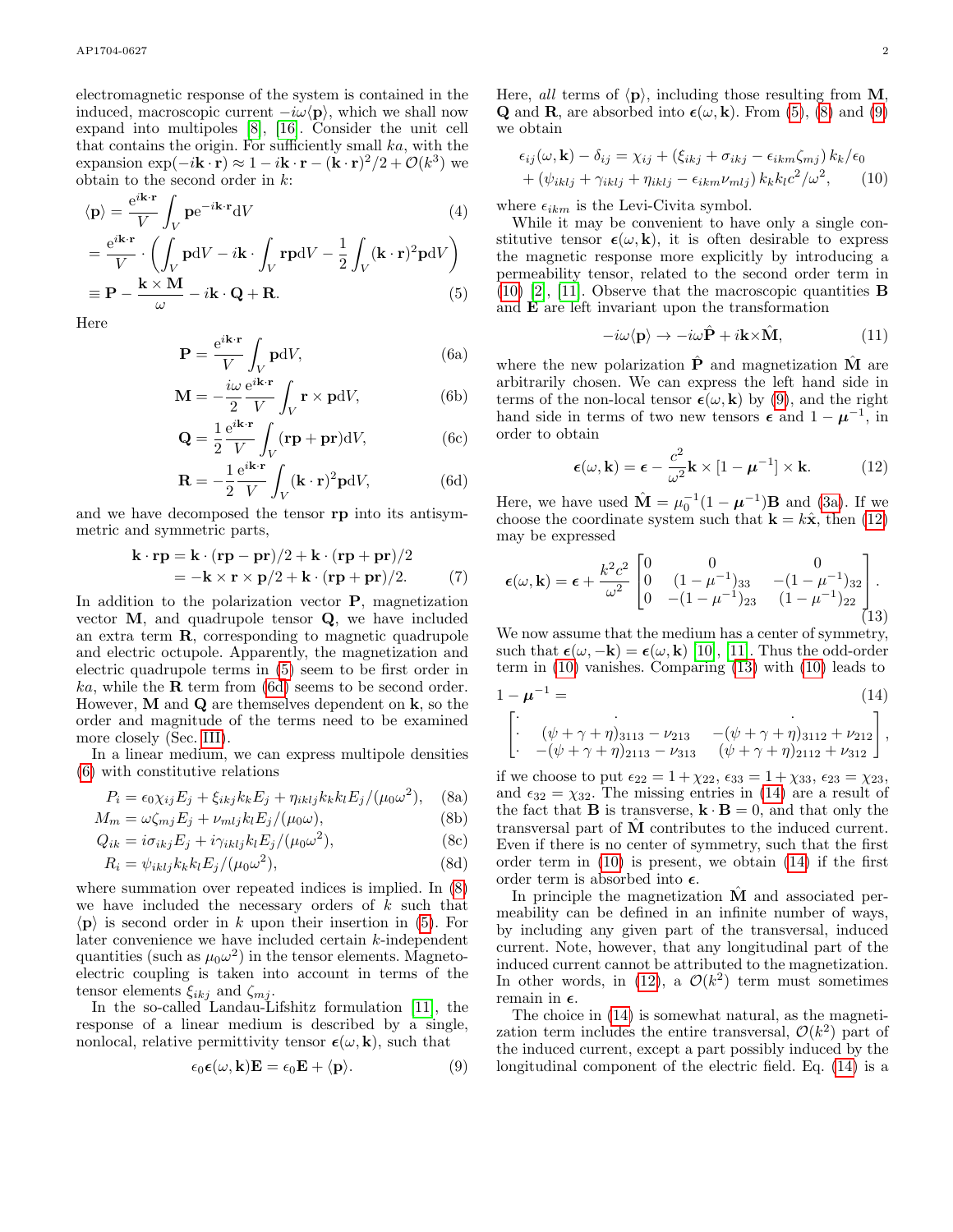generalization of the relation in Ref. [\[2\]](#page-5-1). The parameters  $\epsilon$ and  $\mu$  will be referred to as the Landau-Lifshitz parameters due to their relation to the non-local Landau-Lifshitz permittivity [\(9\)](#page-2-4), and are expressed without any argument in order to distinguish the derived permittivity  $\epsilon$  in [\(12\)](#page-2-6) from the non-local parameter  $\epsilon(\omega, \mathbf{k})$ .

Note that the magnetization **M** from [\(6b\)](#page-2-9) and  $\hat{\mathbf{M}}$  are different; the former expresses the magnetic moment density, while the latter results from the choice [\(14\)](#page-2-8). One can define a permeability from M as well; the difference between such a permeability and the one in [\(14\)](#page-2-8) will be due to electric quadrupole, higher order multipoles, and the second order term of the electric polarization.

#### <span id="page-3-0"></span>III. Importance of higher order multipoles

The tensors  $\nu$ ,  $\gamma$ ,  $\psi$ , and  $\eta$  relate to **M**, **Q**, **R**, and P, respectively, in the manner shown in [\(8\)](#page-2-3). As seen in [\(10\)](#page-2-5) these contribute on an equal footing to the second order effects of  $\epsilon(\omega, \mathbf{k})$  [\[6\]](#page-6-8), which may be interpreted as describing the magnetic response of the system according to  $(14)$ . While it is known that the quadrupole tensor  $\mathbf Q$ may be significant [\[4\]](#page-5-3), [\[5\]](#page-5-4), we shall now show that  $\bf{R}$  too can be physically important.

Revisiting the derivation of [\(5\)](#page-2-0), it is tempting to conclude that the magnetization term  $-{\bf k} \times {\bf M}/\omega$  is first order in ka, while  $\bf{R}$  is second order. However,  $\bf{M}$  is itself dependent on k, being induced by  $\mathbf{B} = \mathbf{k} \times \mathbf{E}/\omega$ . For unit cells such as those in Figs.  $1(a)$  and  $1(b)$ , the magnetization **M** will be zero for  $k \to 0$  due to symmetry, provided the origin is located in the middle of the cell. Therefore, M cannot contain any zeroth order term, and must be first order in ka. Then the magnetization term  $-{\bf k} \times {\bf M}/\omega$ , quadrupole term, and  $\bf{R}$  term are all second order in  $ka$ . Even for asymmetric unit cells, such as that in Fig. [1c,](#page-3-2) the **R** term can be important when compared to the second order part of  $-\mathbf{k} \times \mathbf{M}/\omega$ , which is relevant for the magnetic permeability.

We will now demonstrate examples of metamaterial structures where the relevant tensor elements of  $\nu$ ,  $\gamma$ ,  $\psi$ , and  $\eta$  are of the same order of magnitude. Let the microscopic, relative permittivity of a unit cell be denoted by  $\varepsilon(\mathbf{r})$ . We first consider a special case which can be treated analytically. For small microscopic susceptibilities  $\varepsilon(\mathbf{r}) - 1$ , the field will be almost unperturbed by the cell. Then the microscopic electric field can be approximated by

$$
\mathbf{e}(\mathbf{r}) = \bar{E}e^{i\mathbf{k}\cdot\mathbf{r}}\hat{\mathbf{y}},\tag{15}
$$

where  $\overline{E}$  is constant. Taking  $\mathbf{k} = k\hat{\mathbf{x}}$ , the following relationship may then be observed from [\(6\)](#page-2-2):

$$
\frac{R_2}{k^2 E_2} = i \frac{\partial}{\partial k} \left\{ \frac{Q_{21}}{E_2} \right\} = -\frac{\partial}{\partial k} \left\{ \frac{M_3}{\omega E_2} \right\} = \frac{\partial^2}{\partial k^2} \left\{ \frac{P_2}{2E_2} \right\},\tag{16}
$$

which gives

$$
\psi_{2112} = -\gamma_{2112} = -\nu_{312} = \eta_{2112} \tag{17}
$$

<span id="page-3-3"></span><span id="page-3-1"></span>when compared with [\(8\)](#page-2-3). Thus the tensor elements  $\psi_{2112}$ ,  $\gamma_{2112}$ ,  $\nu_{312}$ , and  $\eta_{2112}$  are of the same magnitude in this case.

<span id="page-3-4"></span>

<span id="page-3-2"></span>Fig. 1: Different unit cells for the simulations: (a) Two bars; (b) Split ring resonator; (c) C-shaped split ring resonator.

We now lift the assumption of small microscopic susceptibility, and consider 2d metamaterials with unit cells displayed in Fig. [1.](#page-3-1) A Finite Difference Frequency Domain (FDFD) method is well suited for the problem of computing the microscopic fields, using Bloch-periodic boundary conditions and a source  $J_{ext} = \bar{J} \exp(ikx)$ . The grid is quadratic with  $200 \times 200$  points. Once the microscopic electric field  $e(\mathbf{r})$  and microscopic polarization  $p(\mathbf{r}) =$  $\epsilon_0 (\varepsilon(\mathbf{r}) - 1) \mathbf{e}(\mathbf{r})$  have been found, we proceed to calculate the multipoles [\(6\)](#page-2-2). However, solving for the multiple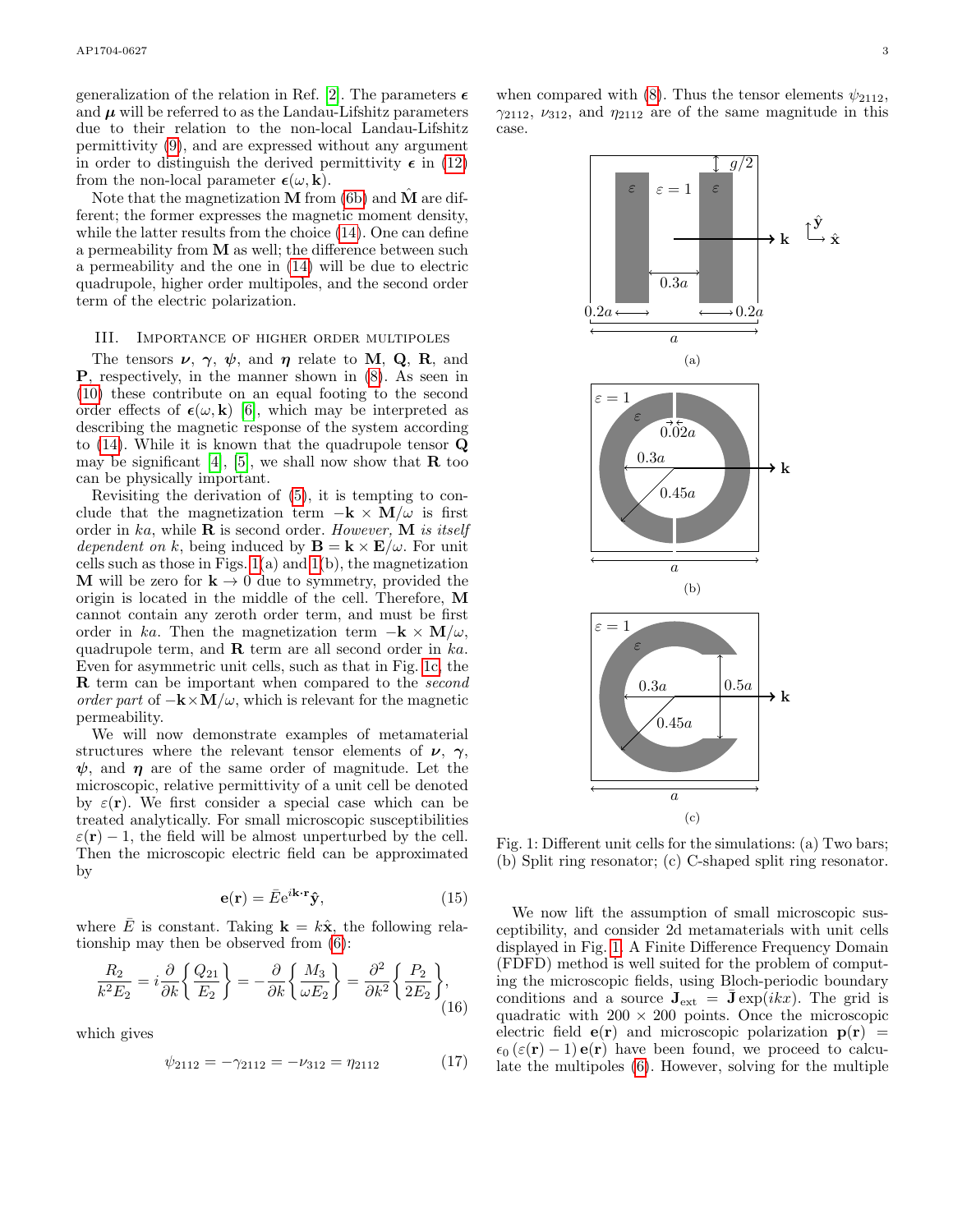<span id="page-4-0"></span>

Fig. 2: The constitutive parameters of the two-bar meta-material with unit cell as in Fig. [1a,](#page-3-3)  $\varepsilon = 16$  and  $q = 0.2a$ .

<span id="page-4-2"></span>

Fig. 3: Same as Fig. [2,](#page-4-0) but  $\varepsilon$  given by a Drude-Lorentz model of Ag, and  $a = 10 \,\mu$ m. Only the real parts are shown; the imaginary parts are  $\lesssim 0.1$  times the real parts.

unknowns in [\(8\)](#page-2-3) generally requires multiple equations. We therefore calculate  $E, P, M, Q$ , and  $R$  for two choices of  $\bar{J}_{ext}$ , along  $\hat{x}$  and  $\hat{y}$ , respectively. In order to extract the coefficients in  $(8)$ , the field quantities **E**, **P**, **M**, **Q**, and **R** are calculated for three values of k so that first and second order derivatives wrt.  $k$  can be obtained. The resulting tensor elements are Taylor coefficients around  $k = 0$ . The model is accurate for all  $k$ 's where the second order spatial dispersion approximation  $(8)$  or  $(10)$ ) applies.

We are interested in the contributions to  $(1 - \mu^{-1})_{33}$ from the different multipoles, which according to [\(14\)](#page-2-8) is:

<span id="page-4-1"></span>
$$
(1 - \mu^{-1})_{33} = \psi_{2112} + \gamma_{2112} + \eta_{2112} + \nu_{312}
$$
 (18)

Below, and in the plots, the relevant tensor elements in [\(18\)](#page-4-1) will be denoted  $1 - \mu^{-1}$ ,  $\psi$ ,  $\gamma$ ,  $\eta$ , and  $\nu$ , respectively. Consider first a metamaterial consisting of the unit cells

<span id="page-4-3"></span>0 0.4 0.8  $\omega$ a/c  $-5\frac{L}{0}$  $\mathcal{C}$ 5 Re  $1 - \mu^{-1}$ 0 0.4 0.8  $\omega$ a/c  $-5\frac{1}{0}$  $\Omega$ 5  $E$  $1 - \mu^{-1}$ 

Fig. 4: Same as Fig. [3,](#page-4-2) but  $q = 0.01a$  and  $a = 0.2 \mu$ m. Real parts (upper plot) and imaginary parts (lower plot). See the main text for details.

in Fig. [1a,](#page-3-3) with  $\varepsilon = 16$  and  $g = 0.2a$ . The resulting tensor elements are shown in Fig. [2.](#page-4-0) We observe that  $\psi$ ,  $\gamma$ ,  $\eta$ , and  $\nu$  are of the same order of magnitude. In particular,  $|\psi|$ (which results from the higher order multipole term R) is approximately equal to  $\nu$  (which results from **M**). The sum of the four tensor elements is according to [\(18\)](#page-4-1) equal to  $1 - \mu^{-1}$ , which in this case is relatively small.

Next we consider the same system, but let the bars be metallic (Ag), described by a Drude-Lorentz model with parameters from Ref. [\[17\]](#page-6-9). The lattice constant is taken to be  $a = 10 \,\mu\text{m}$ . The resulting tensor elements are shown in Fig. [3.](#page-4-2) Now the magnetic response is larger. In particular, for small frequencies there is a diamagnetic response, and v dominates  $(1 - \mu^{-1} \approx \nu)$ . Thus in this case we can safely ignore the higher order multipoles for small  $\omega a/c$ .

In Fig. [4](#page-4-3) we consider the silver bars again, but this time  $g = 0.01a$ , and  $a = 0.2 \mu$ m. This leads to a resonance. All multipole terms in [\(18\)](#page-4-1) contribute substantially, al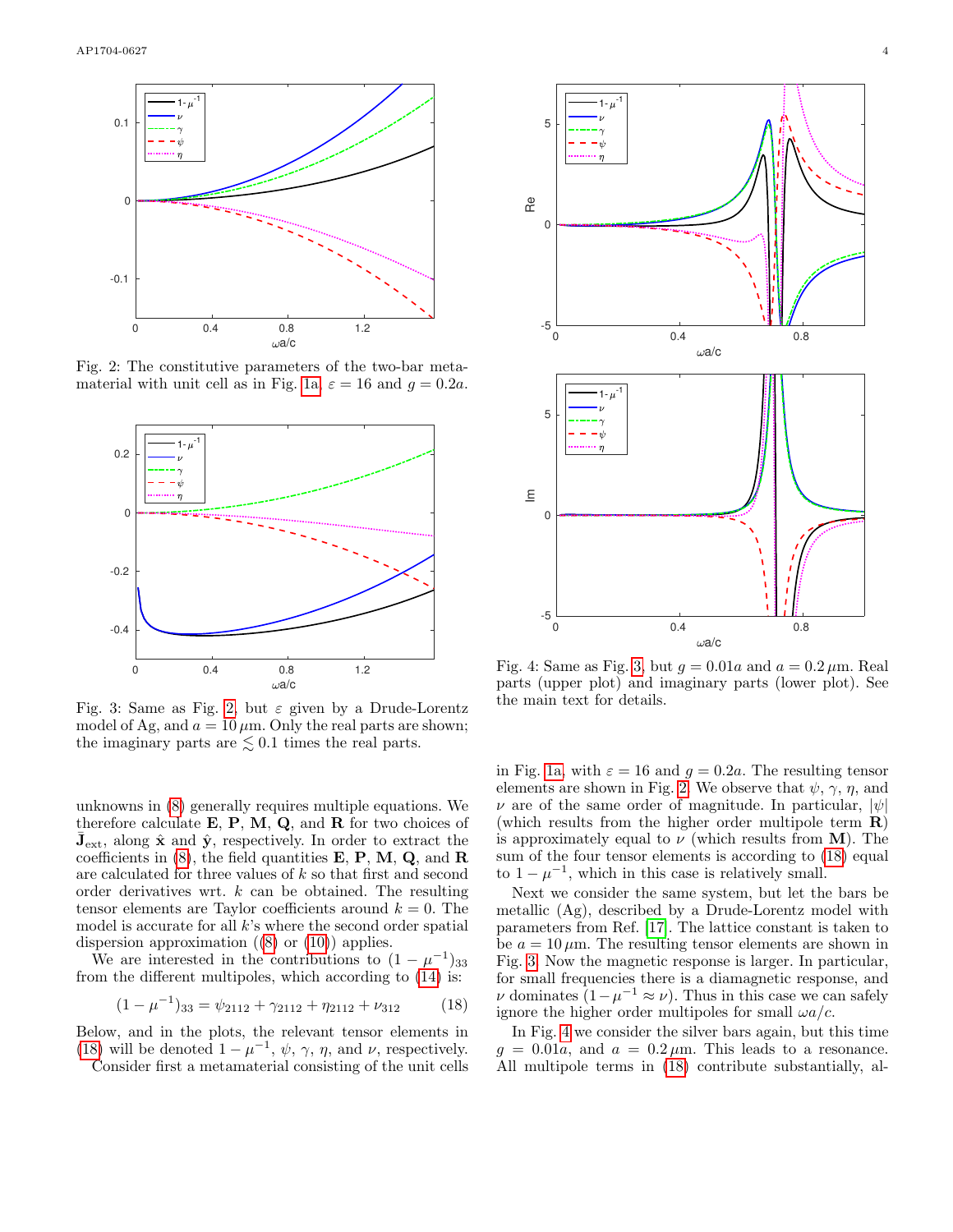ready at relatively small  $\omega a/c$ . For large  $\omega a/c$  we note that  $\text{Im}\,\mu < 0$ , which may seem to violate passivity. However, for spatially dispersive media, the fundamental requirement for passivity is formulated in terms of the total Landau–Lifshitz permittivity [\[9\]](#page-6-0), [\[18\]](#page-6-10). For our situation,  $\epsilon(\omega, \mathbf{k})$  is given by [\(13\)](#page-2-7), and the relevant element is

<span id="page-5-5"></span>
$$
\epsilon_{22}(\omega, \mathbf{k}) = \epsilon_{22} + \frac{k^2 c^2}{\omega^2} \left( 1 - \mu^{-1} \right)_{33}.
$$
 (19)

It can be verified numerically that  $\text{Im } \epsilon_{22}(\omega, \mathbf{k}) > 0$  for  $ka < 1$ . For large ka, the imaginary part of the righthand side of [\(19\)](#page-5-5) can be negative, which means that the resulting value for  $\epsilon_{22}(\omega, \mathbf{k})$  is unphysical: For large  $ka$ , the  $\mathcal{O}((ka)^3)$  terms and higher, which are ignored in the expansion [\(5\)](#page-2-0), will be significant, and will restore a positive value of Im  $\epsilon_{22}(\omega, \mathbf{k})$ . In other words, the results for large frequencies in Fig. [4](#page-4-3) are only relevant for small ka. This is a region which is only possible to attain with a suitable set of sources, and is probably of limited physical relevance.

In Fig. [5](#page-5-6) we have considered a dielectric split ring structure, with  $\varepsilon = 16$  (Fig. [1b\)](#page-3-4). As for the dielectric bars, the multipole constitutive parameter  $\psi$ , and also  $\eta$ , are of the same order of magnitude as  $\nu$ . The magnetic response is however weak. For the split ring resonator made of silver (Fig. [6,](#page-6-11)  $a = 0.2 \,\mu\text{m}$ ), the situation is different. As is well known from earlier literature we have a strong resonance, and the magnetic response as given by  $\nu$  dominates.

Finally, we consider a C-shaped silver split-ring resonator metamaterial, with a broken mirror symmetry about the yz-plane (consisting of unit cells as in Fig. [1c](#page-3-2) with  $a = 0.2 \,\mu\text{m}$ . Now all constitutive parameters are of the same order of magnitude. Similarly to the example in Fig. [4](#page-4-3) we have a region for frequencies  $\omega a/c \sim 1$  where Im  $\mu$ is negative, while  $\text{Im } \epsilon_{22}(\omega, \mathbf{k})$  is positive for sufficiently small ka. As discussed for Fig. [4](#page-4-3) above, this means that unless ka is small, the  $\mathcal{O}((ka)^2)$  model in the expansion [\(5\)](#page-2-0) is not sufficient here.

Since the metamaterial in Fig. [1c](#page-3-2) does not have a center of symmetry, there will be magnetoelectric coupling in this medium, as described e.g. by a nonzero  $\zeta_{mj}$  in [\(8b\)](#page-2-10). However, the total effect as measured by the first order term in [\(10\)](#page-2-5) turns out to be vanishingly small compared to the second order term, for ka in the range of simulated frequencies  $0.01 \leq \omega a/c \leq 1.2$ .

### IV. Discussion and Conclusion

The magnetic permeability can be seen as a  $\mathcal{O}(k^2)$  term in the Landau–Lifshitz total permittivity  $\epsilon(\omega, \mathbf{k})$ . Not only the magnetic dipole term, but also the electric quadrupole term and the magnetic quadrupole–electric octupole term contribute to  $\epsilon(\omega, \mathbf{k})$  to order  $\mathcal{O}(k^2)$ . We demonstrate that these contributions can be of the same order of magnitude as that from the magnetic dipole, which means that these higher order multipoles should not automatically be neglected.

Assuming  $\mathbf{k} = k\hat{\mathbf{x}}$  we note that the magnetic quadrupole–electric octupole term  $\bf R$  results from the even

<span id="page-5-6"></span>

Fig. 5: The constitutive parameters of the split-ring meta-material with unit cell as in Fig. [1b,](#page-3-4)  $\varepsilon = 16$ .

part of  $p(r)$  with respect to x, while M and Q terms get contributions from the odd part. Thus there exist  $p(r)$ distributions where  $\bf{R}$  is negligible compared to the  $\bf{M}$ and Q terms in [\(5\)](#page-2-0). In the absence of such odd symmetry, however, the  $\mathcal{O}(k^2)$  parts of the three terms can be of the same order of magnitude.

For the dielectric split-ring structure, the  $\bf{R}$  term is important, since the microscopic current distribution will mainly have an even part. For metals, however, the circulating part of the current will be larger, giving a larger magnetic dipole moment. When the symmetry about the yz-plane is disturbed (as will be the case for the C-shaped split ring resonator), the  $\bf{R}$  term will again be important.

The multipole terms  $M$ ,  $Q$ , and  $R$  are dependent on the choice of origin. When the origin is moved, the relative sizes of the terms are altered in such a way that the total Landau-Lifshitz tensor  $\epsilon(\omega, \mathbf{k})$  is unaltered. We have let the origin be located in the center of the unit cell.

## **REFERENCES**

- <span id="page-5-0"></span>[1] A. P. Vinogradov and A. V. Aivazyan, "Scaling theory for homogenization of the Maxwell equations," Phys. Rev. E, vol. 60, pp. 987–993, 1999.
- <span id="page-5-1"></span>[2] M. G. Silveirinha, "Metamaterial homogenization approach with application to the characterization of microstructured composites with negative parameters," Phys. Rev. B, vol. 75, p. 115104, 2007.
- <span id="page-5-2"></span>[3] ——, "Nonlocal homogenization theory of structured materials," in Metamaterials Handbook: Theory and phenomena of metamaterials, F. Capolino, Ed. London: CRC Press, 2009, ch. 10.
- <span id="page-5-3"></span>[4] D. J. Cho, F. Wang, X. Zhang, and Y. R. Shen, "Contribution of the electric quadrupole resonance in optical metamaterials," Phys. Rev. B, vol. 78, p. 121101, 2008.
- <span id="page-5-4"></span>[5] J. Petschulat, C. Menzel, A. Chipouline, C. Rockstuhl, A. Tun- ¨ nermann, F. Lederer, and T. Pertsch, "Multipole approach to metamaterials," Phys. Rev. A, vol. 78, p. 043811, 2008.